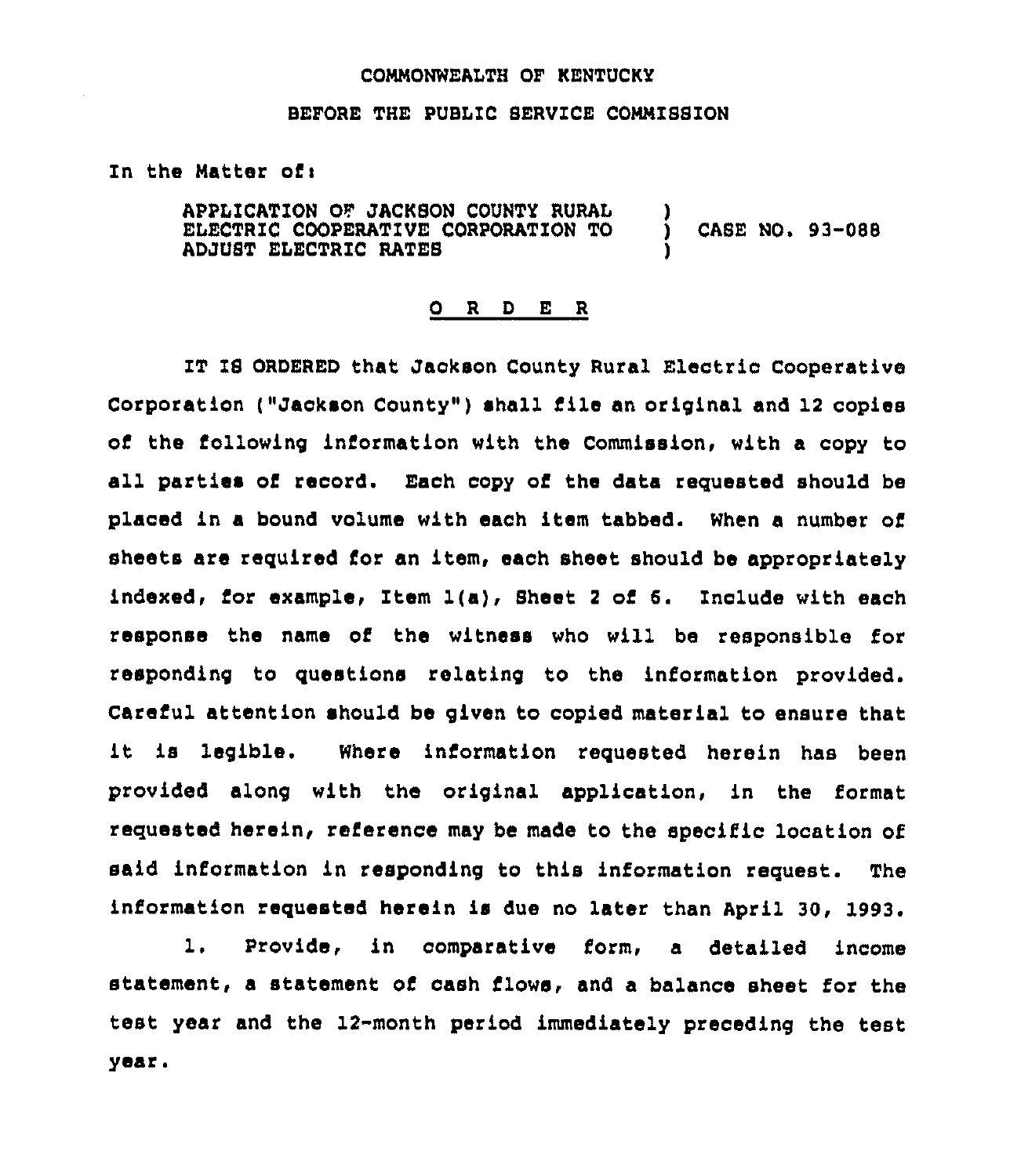2. Provide Jackson County's rate of return on net investment rate base for the test year and 5 preceding calendar years. Include data used to calculate each return.

3. Provide Jackson County's times interest earned ratio and debt service coverage ratio, as calculated by the Rural Electrification Administration ("REA"), for the test year and the 5 preceding calendar years. Include the data used to calculate each ratio.

4. Provide a copy of the most recent publication of the Borrower Statistical Profile for the utility published by the REA. Include a detailed narrative explanation of any action taken by Jackson County's management, its board of directors, or REA, based on the results of this data.

5. Provide a copy of Kentucky's Electric Cooperatives Operating Expense and Statistical Comparisons for the most recent <sup>2</sup> years available.

6. Provide a schedule, as shown in Format 6, comparing the balances for each balance sheet account or subaccount included in Jackson County's chart of accounts for each month of the test year, to the same month of the preceding year.

7. Provide a schedule, as shown in Format 6, comparing each income statement account or subaccount included in Jackson County's chart of accounts for each month of the test year, to the same month of the preceding year. The amounts should reflect the income or expense activity of that month, rather than the cumulative balances as of the end of the particular month.

 $-2-$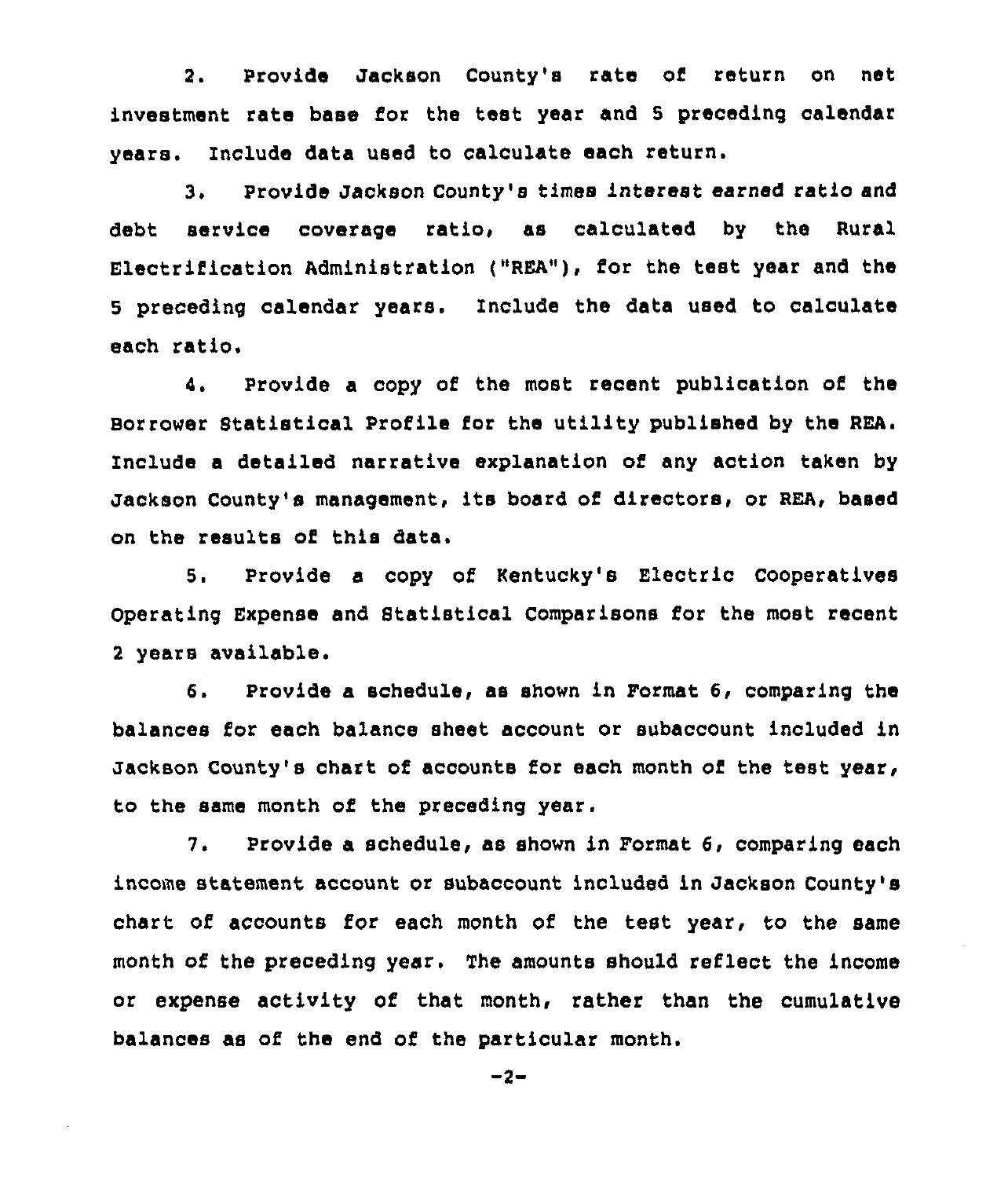8. Provide a copy of the current bylaws, Indicate any changes made to the bylaws since the year utilised as the test period in Jackson County's last rate case.

9. Provide a copy of Jackson County's equity management plan. Indicate when the current plan was adopted and identify any changes made in the plan during the test year. Provide <sup>a</sup> 5-year analysis of the amount of capital credits refunded to members under the plan and indicate the amount related to general retirements and/or special retirements (e.g., estates of deceased patrons).

10. Provide a copy of Jackson County's policies specifying the compensation of its attorneys, auditors, or other professional service providers. Include a schedule of fees, per diems, and other compensation in effect during the test year. Include copies of any agreements, contracts, memoranda of understanding, or other documentation which explain the nature and types of reimbursements paid for professional services. Indicate if any changes occurred during the test year, the effective date of the changes, and the reason for the changes.

11. Provide a copy of Jackson County's policies specifying the compensation of directors and a schedule of standard fees, per diems, and other compensation in effect during the test year. Ii changes occurred during the test year, indicate the effective date and the reason for the changes.

12. Provide the date, time, and a general description of the activities of the most recent annual members' meeting. Indicate the number of new board members elected. For the most recent

 $-3-$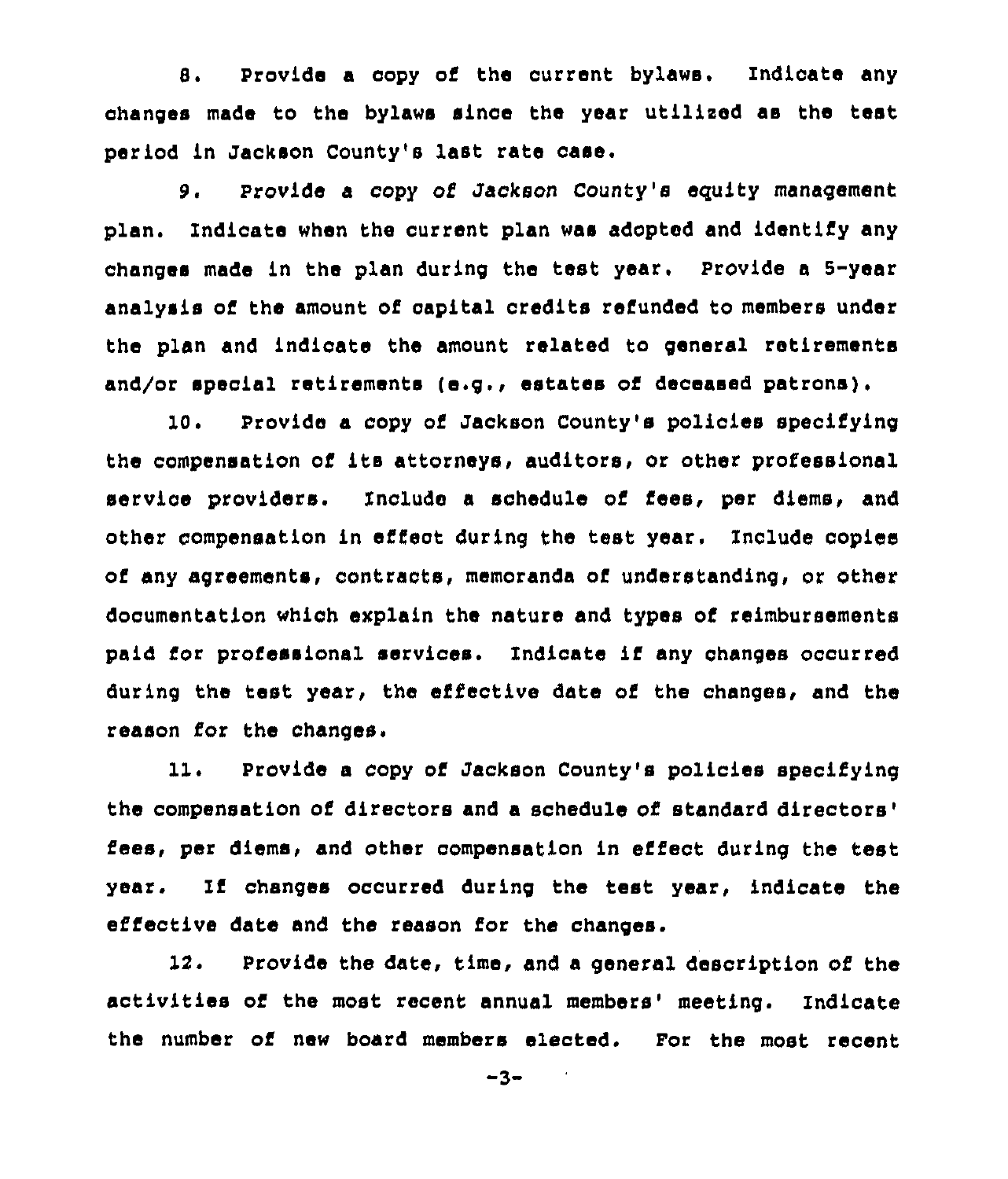meeting and the 5 previous annual members' meetings, provide the number of members in attendance, the number of members voting for board members, and the total cost of the annual meeting.

13. Provide the following where not previously included in the records

a. <sup>A</sup> schedule showing the present and proposed tariffs in comparative form on the same sheet, side by side, or facing sheets side by sids.

b. <sup>A</sup> schedule describing present and proposed charges, terms and conditions, and service rates and regulations.

c. An analysis of customers' bills in such detail that revenues from the present and proposed rates can be readily determined for each customer class.

d. <sup>A</sup> schedule of test-year revenues for each rate schedule per book rates, present rates annualized, and proposed rates annualized.

e. A schedule setting forth the effect upon the average bill for each customer classification to which the proposed rate change will apply.

<sup>A</sup> statement setting forth estimates of the effect that the new rate or rates will have upon the revenues of Jackson County, the total amount of money resulting from the increase or decrease, and the percentage increase or decrease.

g. <sup>A</sup> schedule showing, by customer class (e.g., residential, commercial, industrial), the amount and percent of any proposed Increase or decrease in revenue distributed to each class.

 $-4-$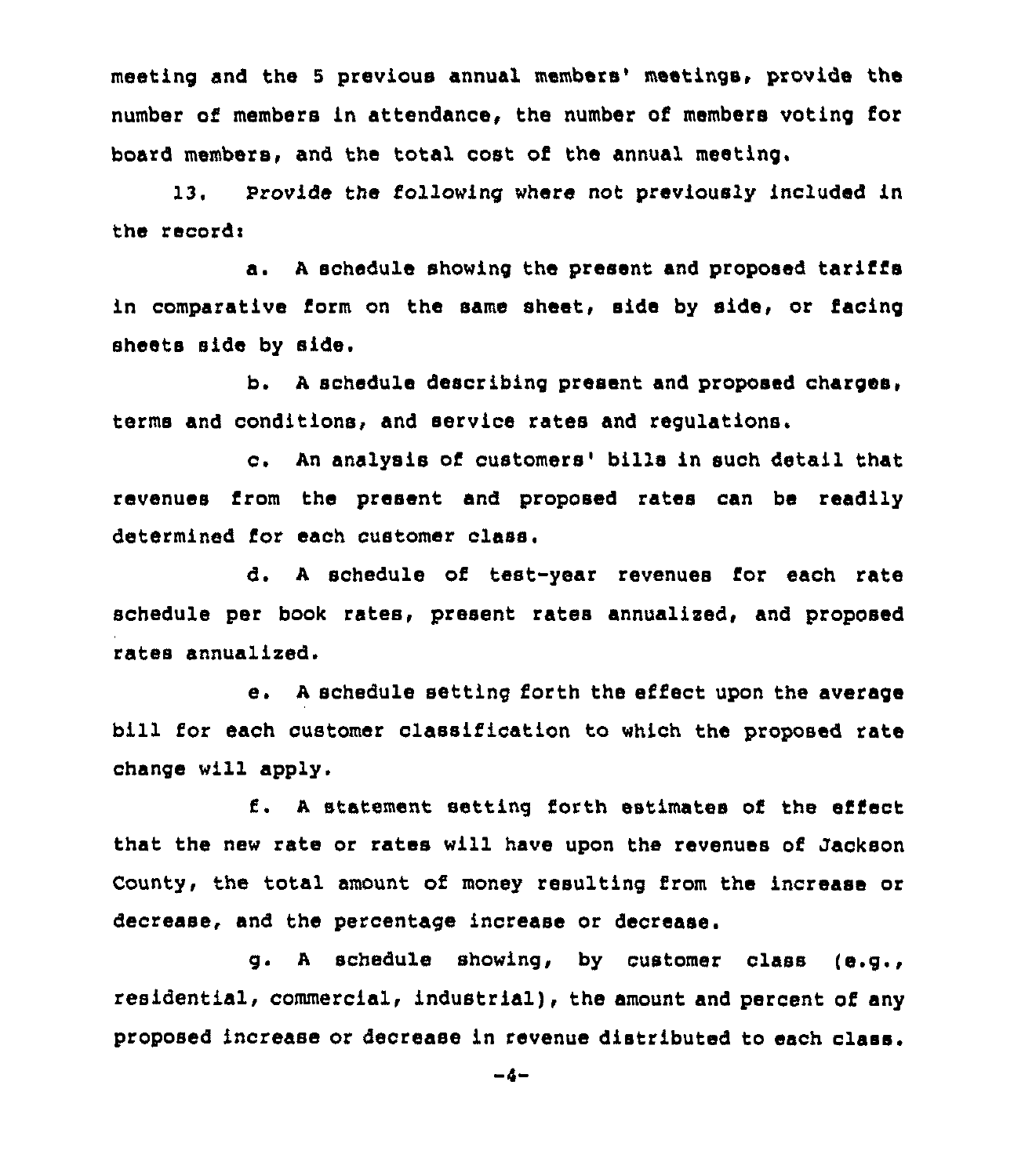This schedule is to be accompanied by a statement which explains, in detail, the methodology or basis used to allocate the requested increase or decrease in revenue to each of the respective oustomer classes.

h. <sup>A</sup> schedule showing how the increase or decrease in (g) above was further distributed to eaoh rate charge (e.g., customer or facility charge, KWH charge). This schedule is to be accompanied by a statement which explains, in detail, the methodology or basis used to allocate the increase or decrease.

i. <sup>A</sup> statement showing, by oross-outs and italicised inserts, all proposed changes in rates, charges, terms and conditions< and service rules and regulations for each rate or charge. <sup>A</sup> copy of the current tariff may be used.

14. Explain how the test-year capitalisation rate was determined. Tf differing rates were used for specific expenses (e.g.> payroll, transportation clearing accounts< depreciation), indicate the rate and how it was determined. Indicate any change proposed to the test-year capltalisation rate and how the ohange was determined.

15. Provide a schedule of salaries and wages for the test year and each of the <sup>3</sup> calendar years preceding the test year as shown in Format 15. For each time period, provide the amount of overtime pay,

16. Provide the following payroll information for each employee i

-5-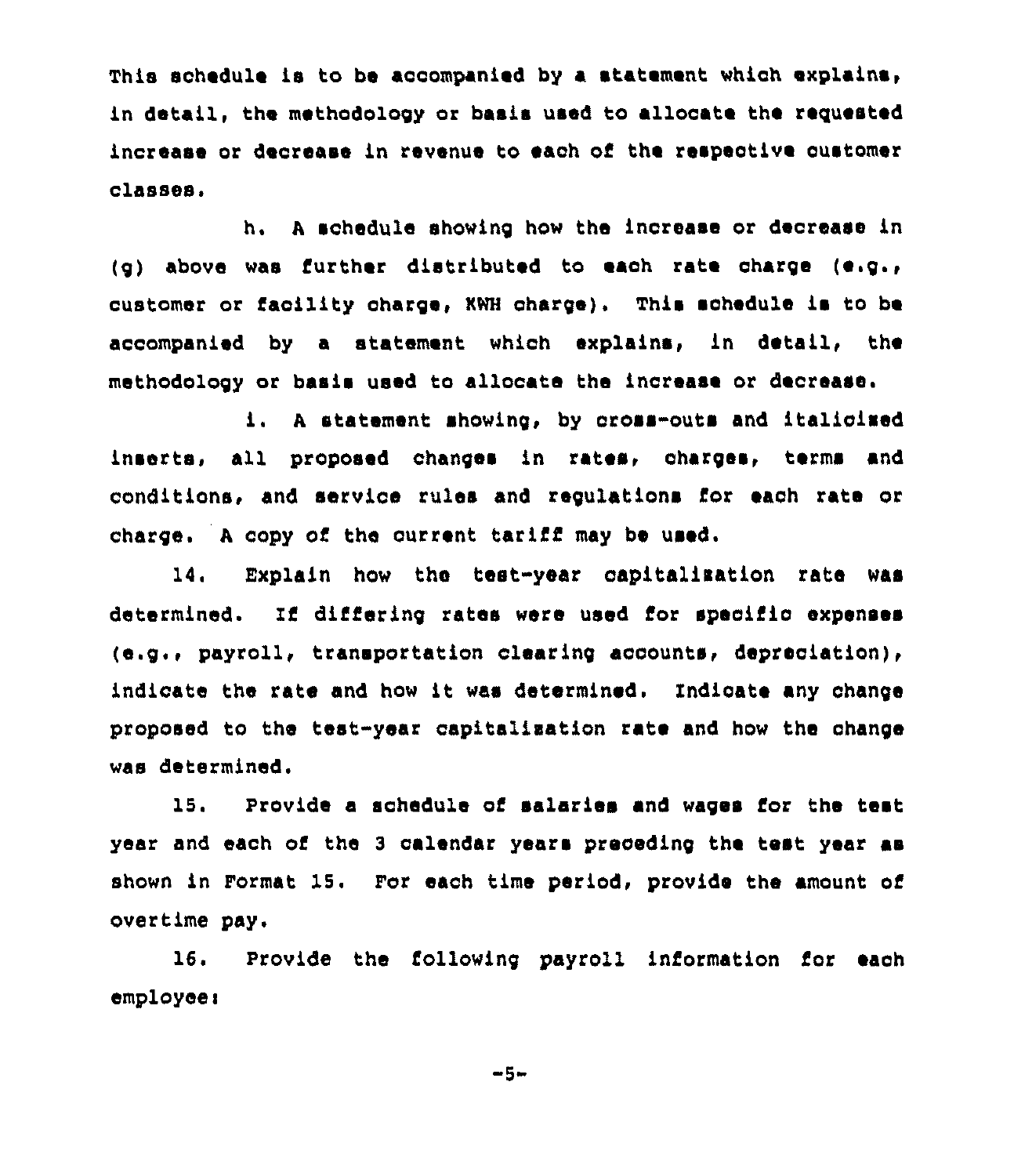a. The actual regular hours worked during the test year.

b. The actual overtime hours worked during the test year.

c. The test-year-end wage rate for each employee and the date of the last increase.

d. <sup>A</sup> calculation of the percent of increase granted during the test year.

The information shall identify each employee as either salaried or hourly, and also as either full-time, part-time, or temporary. Employee numbers or other identifiers may be used instead of employee names. Include an explanation of how the overtime pay rate is determined. All employees terminated during the test year shall be identified (along with the month in which the termination occurred), as well as those employees who replaced terminated employees or were otherwise added to the payroll during the test year. If Jackson County has more than 100 employees, the above information may be provided by employee classification.

17. Provide the following payroll tax information:

a. The base wages and salaries used to calculate the taxes, with an explanation of how the base wages and salaries were determined.

b. The tax rates in effect at test-year-end.

18. Provide a schedule of all employee benefits available to Jackson County's employees. Include the number of employees at test-year-end covered under each benefit, the test-year-end actual

-6-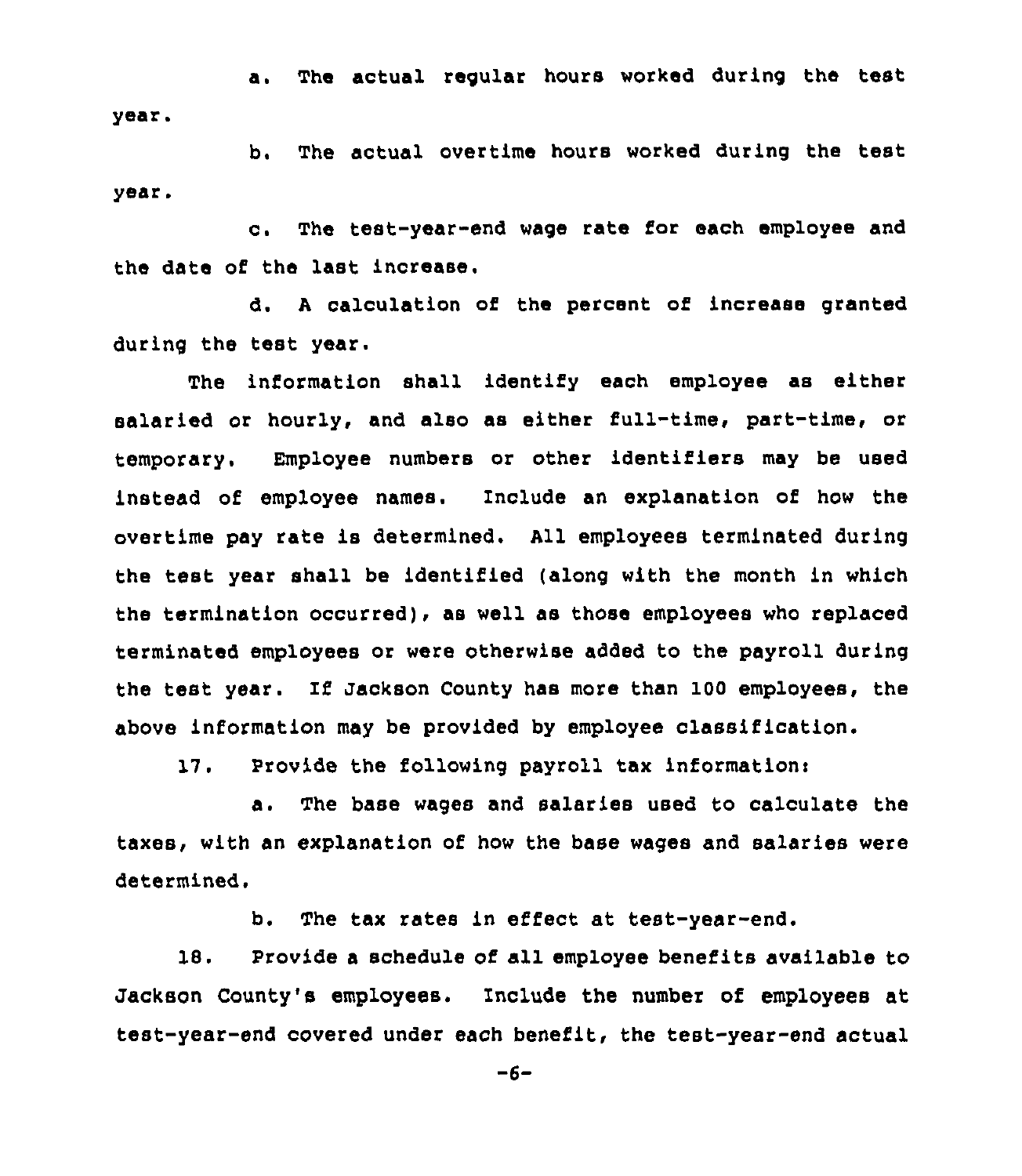cost ot each benefit, the amount of the cost capitalised, the amount of the cost expensed, and the account numbers in which the capitalised or expensed costs were recorded.

19. Provide a detailed analysis of advertising expenditures during the test year. Include a breakdown of Account No. 913, Advertising Expenses, as shown in Format 19, and show any advertising expenditures included in other expense accounts. This analysis shall be specific as to the purpose and expected benefit of each expenditure,

20. Provide an analysis of Account No. 930, Miscellaneous General Expenses, for the test year. Include a complete breakdown of this account as shown in Format 20. Include all detailed workpapers supporting this analysis. At a minimum, the workpapers shall show the date, vendor, reference (e.g., voucher no.), dollar amount, and a brief description of each expenditure. Detailed analysis is not required for amounts of less than 9100 provided the items are grouped by classes as shown in Format 20.

21. provide the name and address of each member of Jackson County's board of directors, along with his or her personal mailing address. Indicate the member or members who represent the cooperative on the board of directors of Jackson County' generating cooperative. If during the course of these proceedinga any changes occur in board membership, provide an update to this request.

22. Provide a detailed analysis of the total compensation paid to each member of the board of directors during the test year

 $-7-$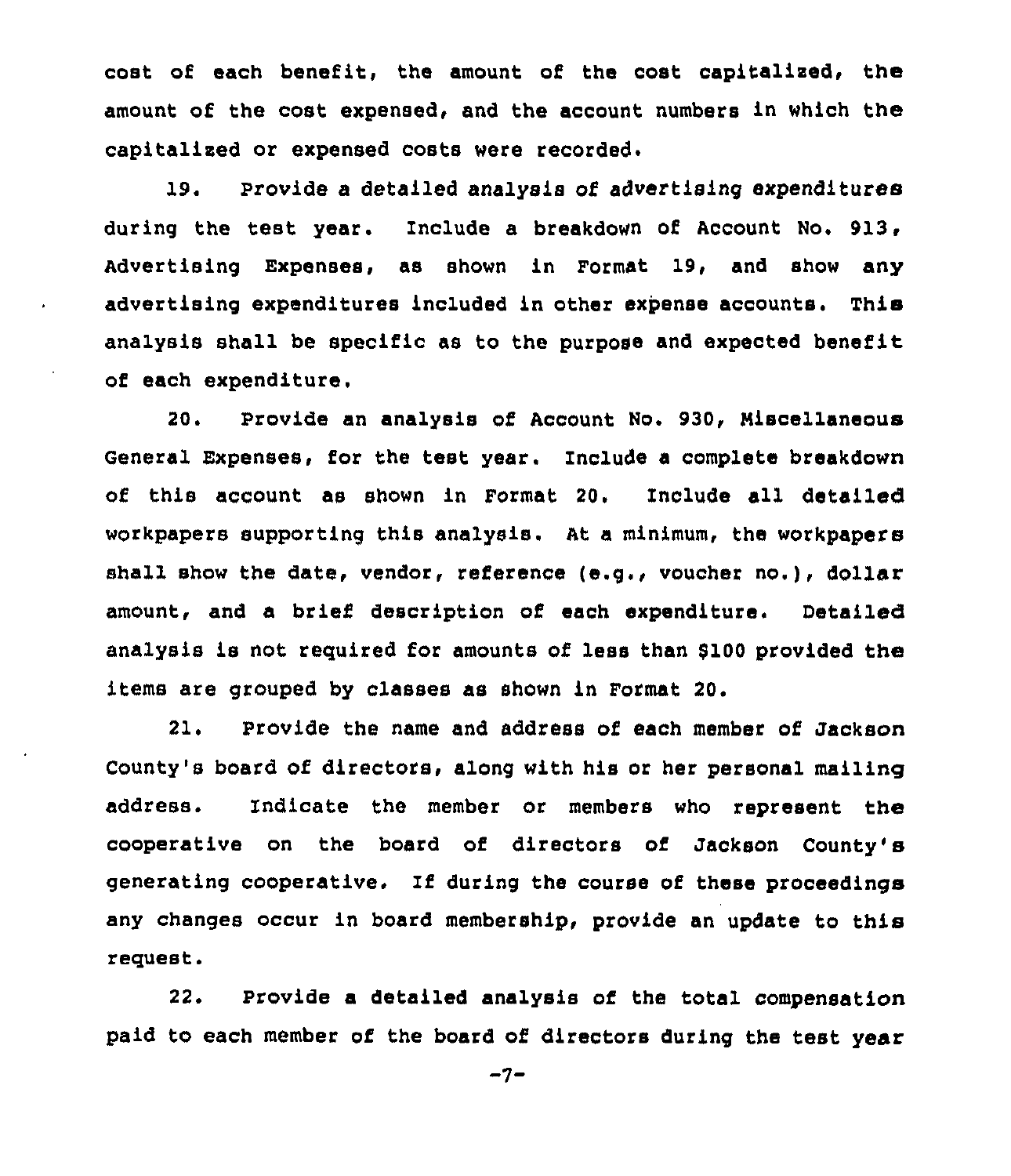including all fees, fringe benefits, and expenses, with a description of the type of meetings, seminars, eto. attended by each member. Identify any compensation paid to Jackson County's board members who serve on the generating cooperative's board of directors, relating to his or her service on that board. Indicate whether any of the listed expenses in this analysis include the costs for the director's.spouse. Expenses for directors'pouses shall be listed separately.

23. Provide a detailed analysis of expenses incurred during the test year for professional services, as shown in Format 23. Include all detailed workpapers supporting this analysis. At a minimum, the workpapers shall show the payee, dollar amount, reference (e.g., voucher no.), account charged, hourly rates and time charged to the utility according to each invoice, and a brief description of the service provided. Identify all rate case work by case number.

24. Provide the following information concerning the costs for the preparation of this case:

a. For the costs incurred to date, provide a detailed schedule of these expenditures. At a minimum, the schedule shall include the date of the transaction, check number or other document reference, the vendor, amount, a description of the services performed, and the account number in which the expenditure was recorded. Indicate any costs incurred for this case during the test year. Include copies of invoices received from the vendors.

"8-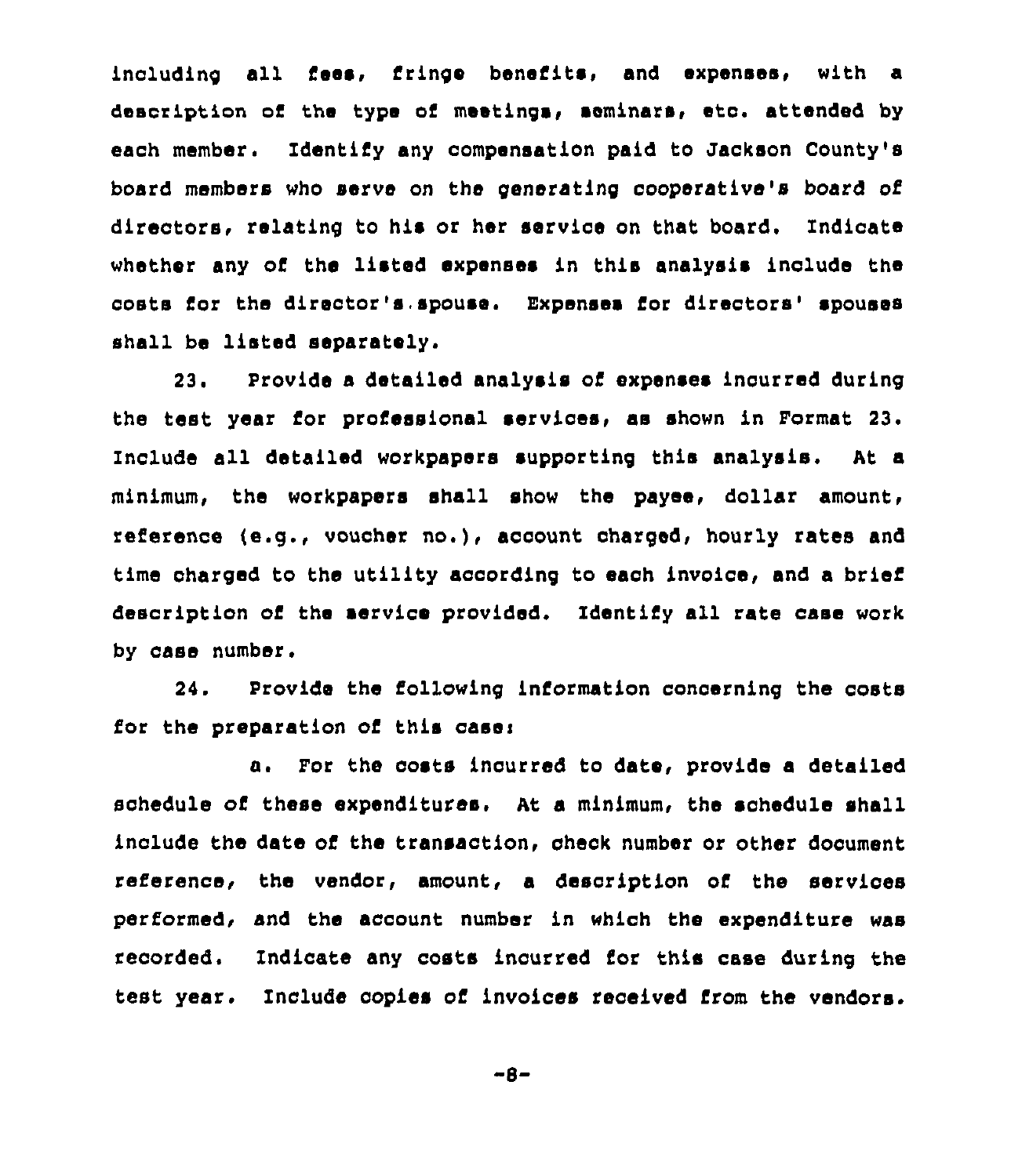b. Provide an itemised estimate of the total cost to be incurred. Include a detailed explanation of how the estimate was determined, along with all supporting workpapers and calculations.

c. During the course of this proceeding, provide monthly updates of the actual costs incurred, in the manner reguested in (a) above.

25. Provide the estimated dates for draw downs of unadvanced loan funds at test-year-end and the proposed uses of these funds.

26. Indicate whether Jackson County follows the depreciation rates and procedures as described in REA Bulletin 183-1.

27. Indicate whether Jackson County has proposed any changes in depreciation rates.

28. Provide information for plotting the depreciation guideline curves in accordance with REA Bulletin 183-1, as shown in Format 28.

29. Provide <sup>a</sup> list of depreciation expenses, using Format 29.

30. Provide a detailed analysis of contributions for charitable and political purposes (in cash or services). The analysis shall indicate the amount of the expenditure, the recipient of the contribution, and specific account charged.

31. Provide the most recent embedded cost-of-service study performed by or for Jackson County. Include all supporting documentation.

 $-9-$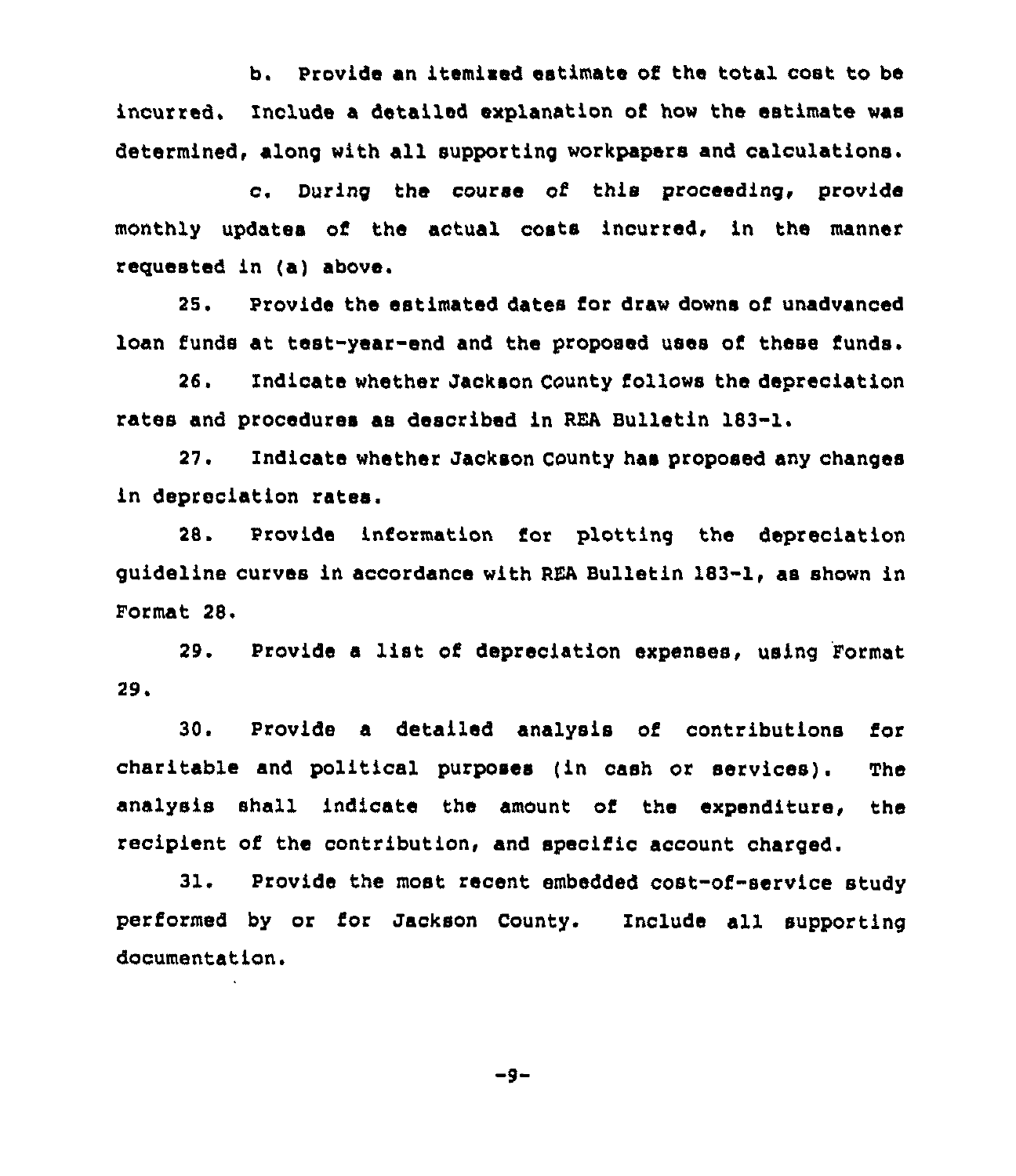Done at Frankfort, Kentucky, this 2nd day'of April, 1993.

PUBLIC SERVICE COMNISSION

 $164$ For the Commission

ATTEST)

 $\mathcal{L} = \mathcal{L} \times \mathcal{L}$ 

Mill

Executive Director

 $\ddot{\phantom{a}}$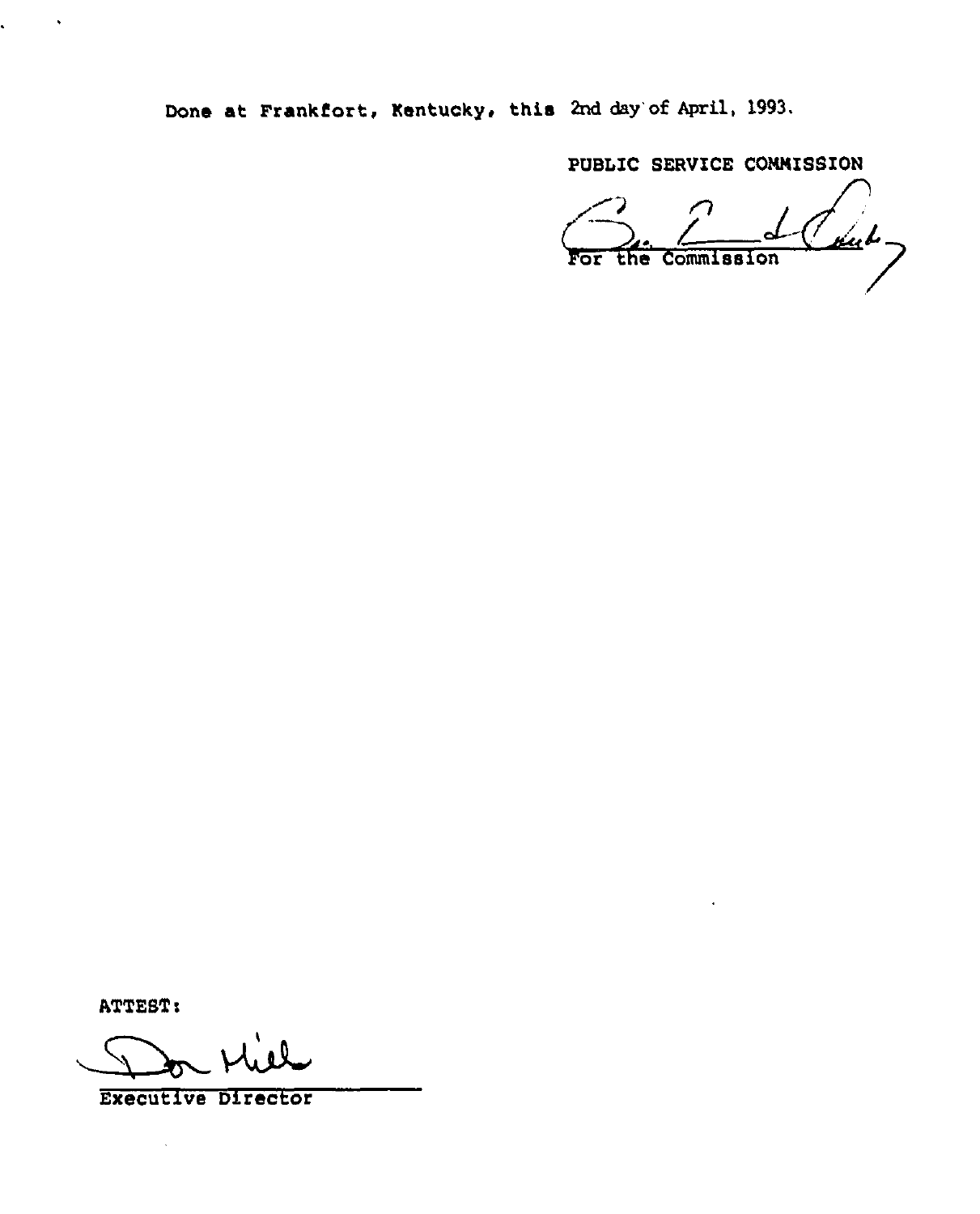$\mathcal{A}^{\mathcal{A}}$ 

### JACKSON COUNTY RURAL ELECTRIC COOPERATIVE CORPORATION

### CASE NO. 93-088

# Comparison of Test Year Account Balances<br>With Those of the Preceding Year

| Account Title and<br>Account Number | lst.<br>Nonth | 2nd<br>Month | 3rd<br>Nonth | 4th<br>Nonth | 5th<br><b>Nonth</b> | 6th<br><b>Nonth</b> | 7th<br>Nonth      | Ith.<br><b>Nonth</b> | 9th<br><b>Nonth</b> | 10th<br>Nonth | 11th<br>Month | 12<br>Month | Total |
|-------------------------------------|---------------|--------------|--------------|--------------|---------------------|---------------------|-------------------|----------------------|---------------------|---------------|---------------|-------------|-------|
| Test Year                           |               |              |              |              |                     |                     | <b>COLLECTION</b> |                      |                     |               |               |             |       |
| Prior Year                          |               |              |              |              |                     |                     |                   |                      |                     |               |               |             |       |
| Increase                            |               |              |              |              |                     |                     |                   |                      |                     |               |               |             |       |
| (Decrease)                          |               |              |              |              |                     |                     |                   |                      |                     |               |               |             |       |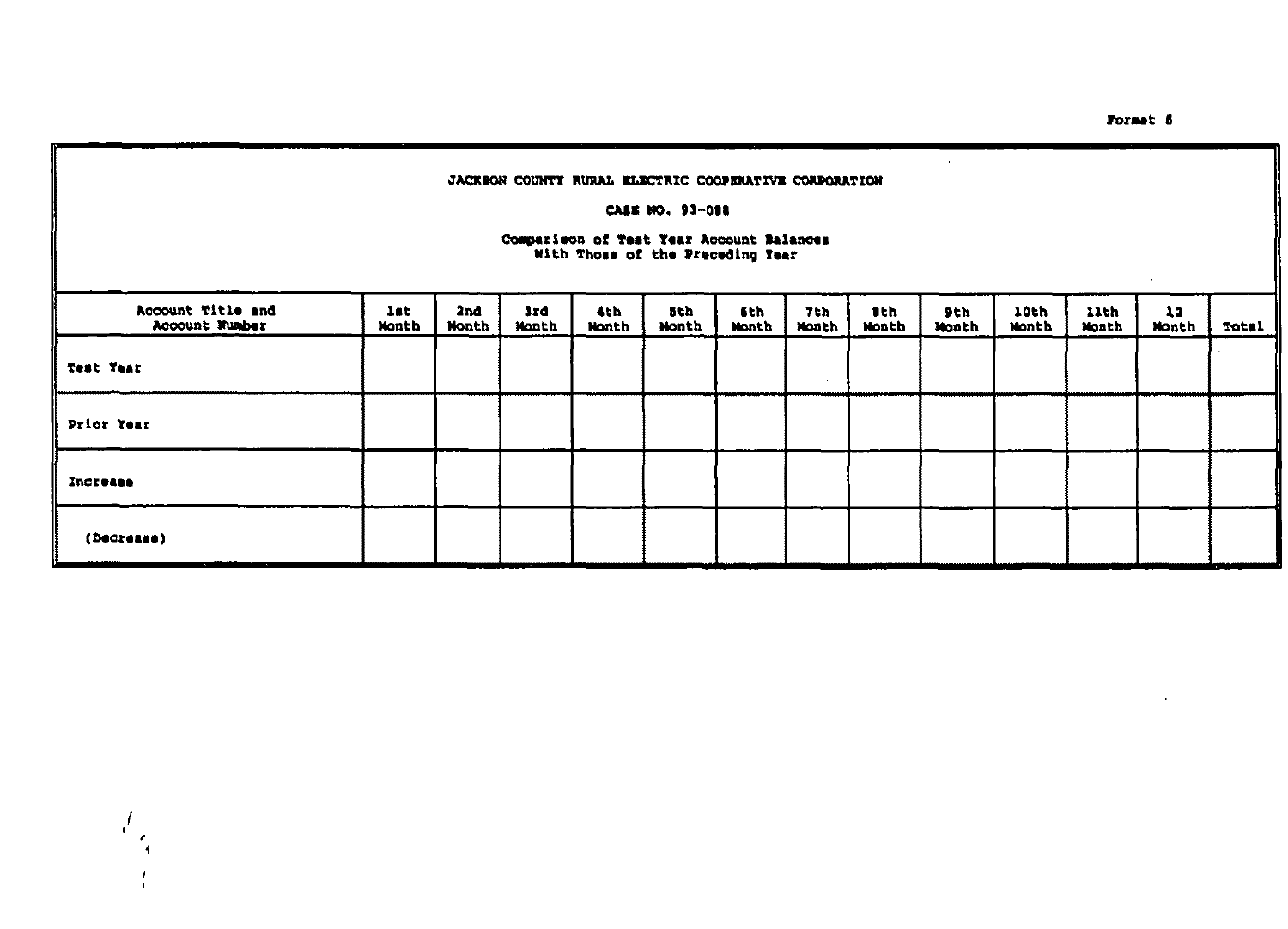Format 15<br>Page 1 of 2

 $\bullet$  .

 $\bullet$ 

|             | MANAKAMANA KANANG MANAHANA MASA MASA PERANJAAN KANANG MANAHANA KANANG MANAHANA KANANG MANAHANA KANANG MANAHANA<br><b>BEACH START</b><br>JACKSON COUNTY RURAL ELECTRIC COOPERATIVE CORPORATION |                                   |                 |               |                 |               |                 |               |                 |
|-------------|-----------------------------------------------------------------------------------------------------------------------------------------------------------------------------------------------|-----------------------------------|-----------------|---------------|-----------------|---------------|-----------------|---------------|-----------------|
|             | CASE NO. 93-088                                                                                                                                                                               |                                   |                 |               |                 |               |                 |               |                 |
|             | Analysis of Salaries and Wages<br>For the Calendar Years 19<br>Through 19<br>And the Test Year<br>(000'n)                                                                                     |                                   |                 |               |                 |               |                 |               |                 |
|             |                                                                                                                                                                                               |                                   | 12 Nonths Ended |               |                 |               |                 |               |                 |
|             |                                                                                                                                                                                               | Calendar Years Prior to Test Year |                 |               |                 |               |                 | Test          |                 |
|             |                                                                                                                                                                                               | 3rd                               |                 | 2nd           |                 | 1st           |                 | Year          |                 |
| Line<br>No. | Item<br>$\overline{(\bullet)}$                                                                                                                                                                | Amount<br>(b)                     | $\frac{1}{(c)}$ | Amount<br>(d) | $\frac{1}{(•)}$ | Amount<br>(2) | $\frac{1}{(9)}$ | Amount<br>(h) | $\frac{1}{(1)}$ |
| 1.          | Wages charged to expense:                                                                                                                                                                     |                                   |                 |               |                 |               |                 |               |                 |
| 2.          | Power production expense                                                                                                                                                                      |                                   |                 |               |                 |               |                 |               |                 |
| з.          | Transmission expenses                                                                                                                                                                         |                                   |                 |               |                 |               |                 |               |                 |
| 4.          | Diatribution expenses                                                                                                                                                                         |                                   |                 |               |                 |               |                 |               |                 |
| 5.          | Customer accounts expense                                                                                                                                                                     |                                   |                 |               |                 |               |                 |               |                 |
| δ.          | Sales expenses                                                                                                                                                                                |                                   |                 |               |                 |               |                 |               |                 |
| 7.          | Administrative and general expenses:                                                                                                                                                          |                                   |                 |               |                 |               |                 |               |                 |
|             | (a) Administrative and<br>general salaries                                                                                                                                                    |                                   |                 |               |                 |               |                 |               |                 |
|             | (b) Office supplies and<br>expense                                                                                                                                                            |                                   |                 |               |                 |               |                 |               |                 |
|             | (c) Administrative expense<br>transferred-cr.                                                                                                                                                 |                                   |                 |               |                 |               |                 |               |                 |
|             | (d) Outside services<br>employed                                                                                                                                                              |                                   |                 |               |                 |               |                 |               |                 |
|             | (e) Property insurance                                                                                                                                                                        |                                   |                 |               |                 |               |                 |               |                 |
|             | (f) Injuries and damages                                                                                                                                                                      |                                   |                 |               |                 |               |                 |               |                 |
|             | (g) Employees pensions and<br>benefits                                                                                                                                                        |                                   |                 |               |                 |               |                 |               |                 |
|             | (h) Franchise requirements                                                                                                                                                                    |                                   |                 |               |                 |               |                 |               |                 |
|             | (i) Regulatory Commission<br>expenses                                                                                                                                                         |                                   |                 |               |                 |               |                 |               |                 |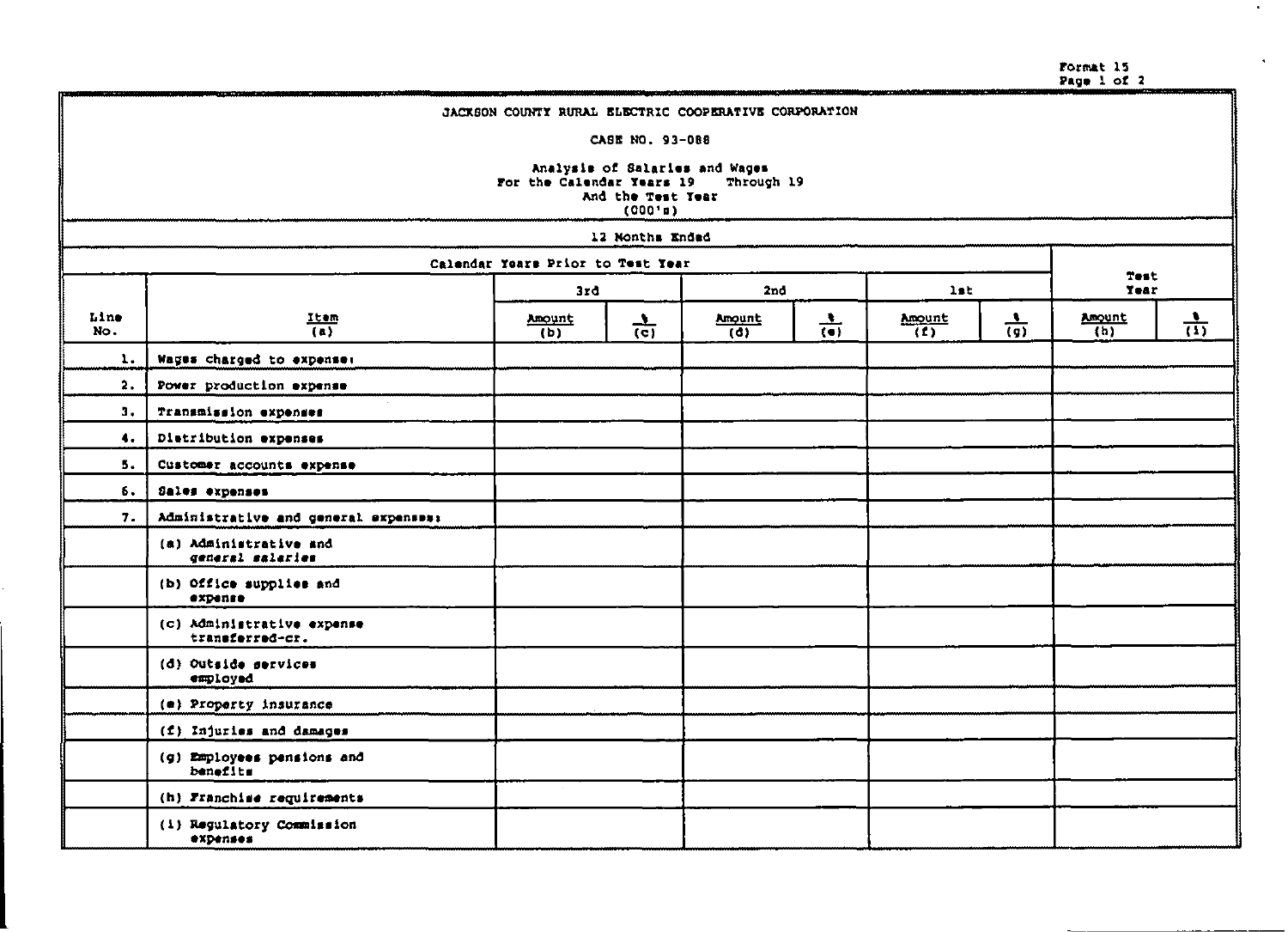Format 15<br>Page 2 of 2

 $\sim$ 

 $\cdot$ 

|             | JACKSON COUNTY RURAL ELECTRIC COOPERATIVE CORPORATION                                                     |                                   |                 |               |                 |               |                 |                     |     |
|-------------|-----------------------------------------------------------------------------------------------------------|-----------------------------------|-----------------|---------------|-----------------|---------------|-----------------|---------------------|-----|
|             | CASE NO. 93-068                                                                                           |                                   |                 |               |                 |               |                 |                     |     |
|             | Analysis of Salaries and Wages<br>For the Calendar Years 19<br>Through 19<br>And the Test Year<br>(000's) |                                   |                 |               |                 |               |                 |                     |     |
|             |                                                                                                           |                                   | 12 Months Ended |               |                 |               |                 |                     |     |
|             |                                                                                                           | Calendar Years Prior to Test Year |                 |               |                 |               |                 |                     |     |
|             |                                                                                                           | 3rd                               |                 | 2nd           |                 | let.          |                 | <b>Test</b><br>Year |     |
| Line<br>No. | $\frac{1 \text{ term}}{(\text{a})}$                                                                       | Amount<br>(b)                     | $rac{1}{(c)}$   | Amount<br>(d) | $\frac{1}{(n)}$ | Amount<br>(1) | $\frac{1}{(9)}$ | Amount<br>(h)       | तेर |
| 7.          | Administrative and general expenses<br>(continued):                                                       |                                   |                 |               |                 |               |                 |                     |     |
|             | (j) Duplicate charges-or.                                                                                 |                                   |                 |               |                 |               |                 |                     |     |
|             | (k) Miscellaneous general<br>expense                                                                      |                                   |                 |               |                 |               |                 |                     |     |
|             | (1) Maintensnce of general<br>plant                                                                       |                                   |                 |               |                 |               |                 |                     |     |
| 8.          | Total Administrative and<br>general expenses L7(a) through L7(1)                                          |                                   |                 |               |                 |               |                 |                     |     |
| 9.          | Total salaries and wages charged expense<br>$(L2$ through $L6 + L8$ )                                     |                                   |                 |               |                 |               |                 |                     |     |
| 10.         | Wages Capitalized                                                                                         |                                   |                 |               |                 |               |                 |                     |     |
| 11.         | Total Salaries and Wages                                                                                  |                                   |                 |               |                 |               |                 |                     |     |
| 12.         | Ratio of Balaries and wages charged<br>expense to total wages $(L9 + L11)$                                |                                   |                 |               |                 |               |                 |                     |     |
| 13.         | Ratio of salaries and wages capitalised<br>to total wages $(L10 + L11)$                                   |                                   |                 |               |                 |               |                 |                     |     |
|             | NOTE: Show percent increase of each year over the prior year in Columns (c), (e), (g), and (i).           |                                   |                 |               |                 |               |                 |                     |     |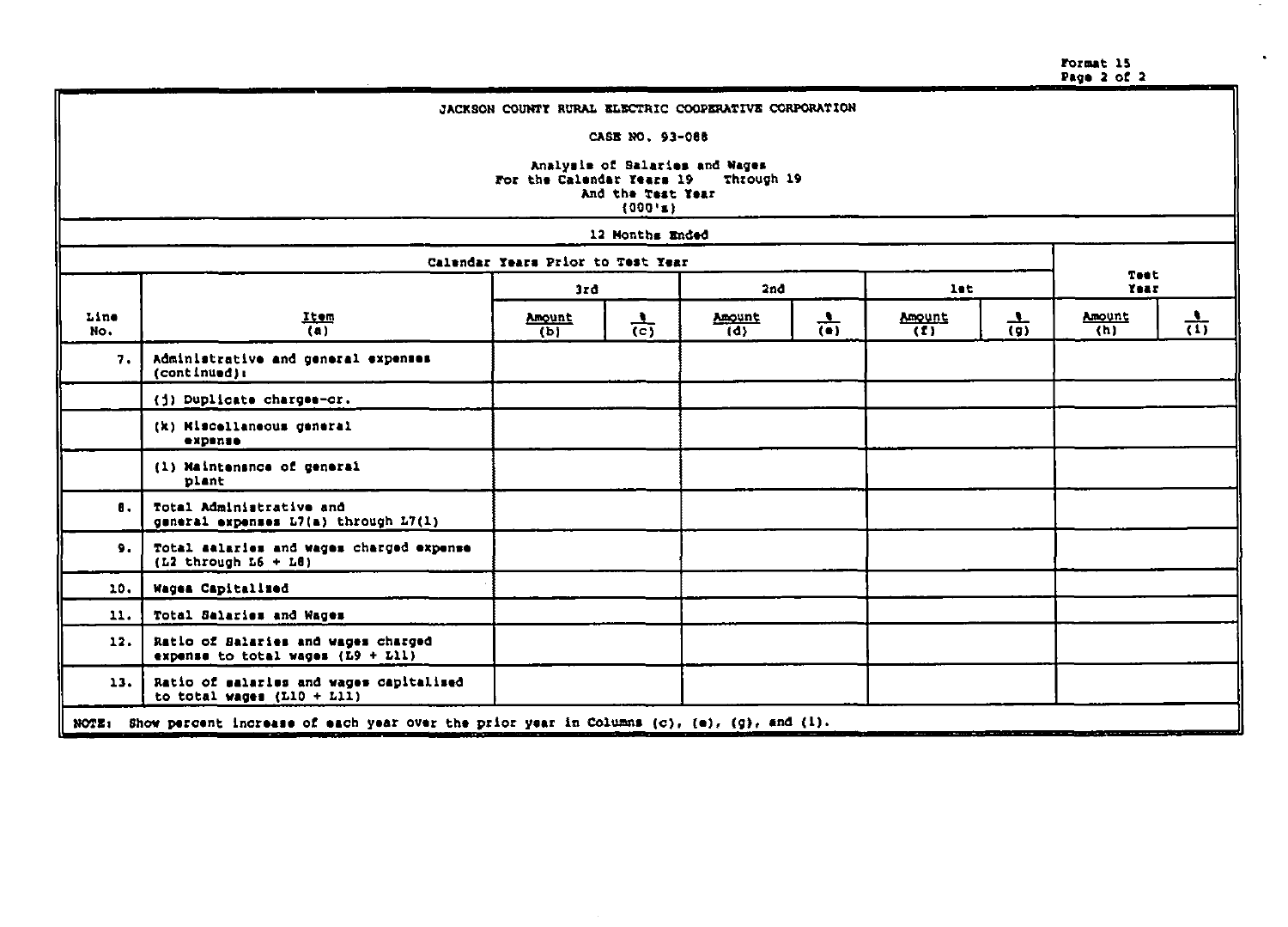$\bullet$  -  $\bullet$  -  $\bullet$ 

 $\mathbf{A}^{\mathrm{eff}}$ 

#### JACKSON COUNTI RURAL ELECTRIC COOPERATIVE CORPORATION CASE NO. 93-088

÷

--

diameter and company

 $\sim$ 

 $\Delta$ 

# Account 913 - Advertising Expense<br>For the 12 Months Ended

| Line<br>No.   | $\frac{1500}{(a)}$            | Sales or<br>Promotional<br><b>Advertising</b><br>(b)<br>-----<br>-- | Institutional<br><b>Advertising</b><br>(c) | Conservation<br>Advertising<br>(d)<br>œ<br>n village | Rate<br>$\frac{C_{\text{A},\text{I},\text{S}}}{\left(\bullet\right)}$ | $\frac{QL \ln \epsilon}{\epsilon}$<br>فالتناوي | $\frac{1}{2}$ |
|---------------|-------------------------------|---------------------------------------------------------------------|--------------------------------------------|------------------------------------------------------|-----------------------------------------------------------------------|------------------------------------------------|---------------|
| ı,            | Newspaper                     |                                                                     |                                            |                                                      |                                                                       |                                                |               |
| $\mathbf{2.}$ | Magazines and Other           |                                                                     |                                            |                                                      |                                                                       |                                                |               |
| з.            | Television                    |                                                                     |                                            |                                                      |                                                                       |                                                |               |
| . .           | R#dio                         |                                                                     |                                            |                                                      |                                                                       |                                                |               |
| s.            | Direct mail                   |                                                                     |                                            |                                                      |                                                                       |                                                |               |
| 6.            | <b>Bales Aids</b>             |                                                                     |                                            |                                                      |                                                                       |                                                |               |
| 7.            | Total                         |                                                                     |                                            |                                                      |                                                                       |                                                |               |
| а.            | Amount Assigned to Ky. Retail |                                                                     |                                            |                                                      |                                                                       |                                                |               |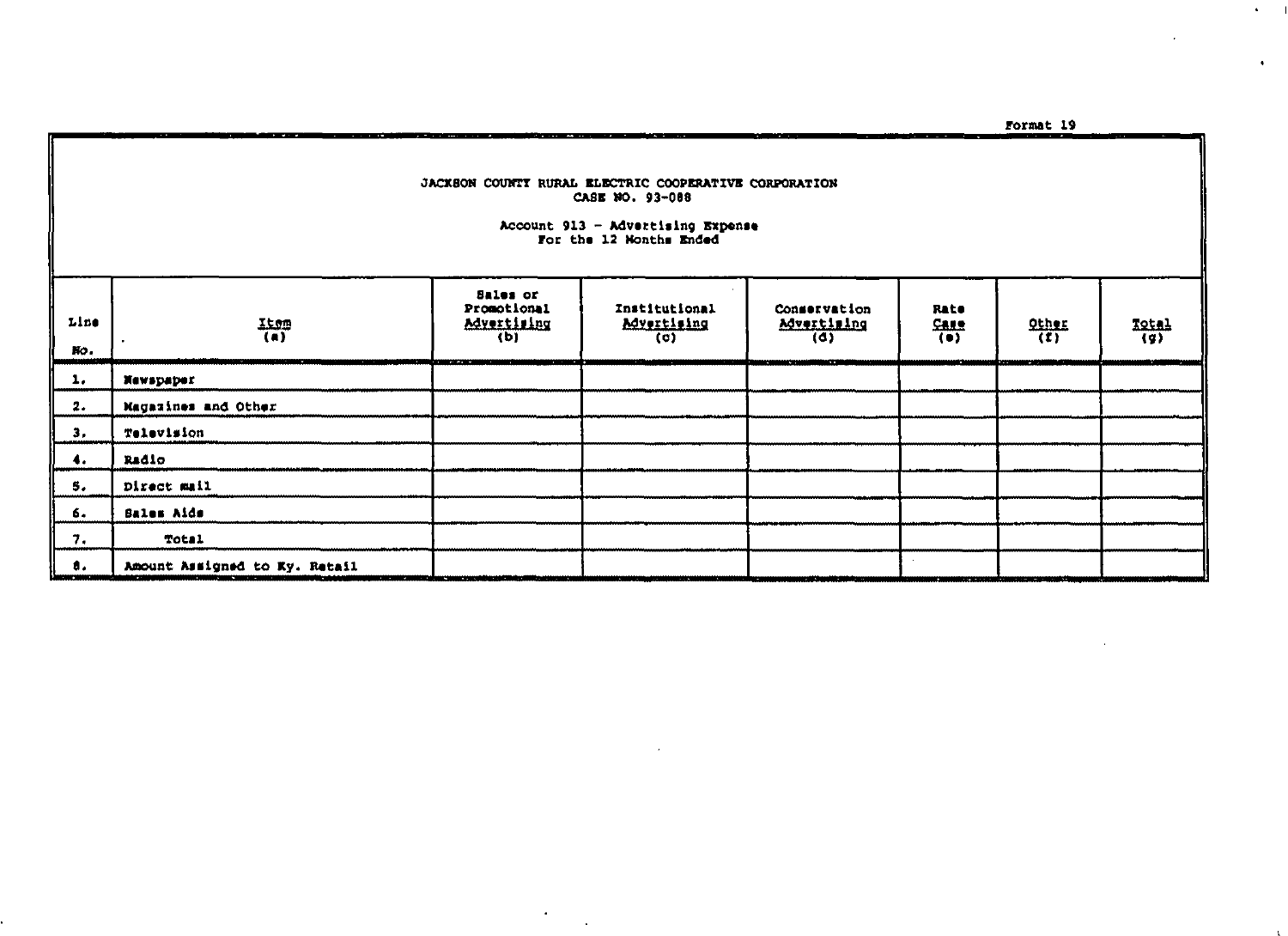$\bar{z}$ 

|                | JACKSON COUNTY RURAL ELECTRIC COOPERATIVE CORPORATION<br>CASE NO. 93~088<br>Account 930 - Miscellaneous Expenses<br>For the 12 Months Ended |                      |  |  |  |  |  |
|----------------|---------------------------------------------------------------------------------------------------------------------------------------------|----------------------|--|--|--|--|--|
| Line<br>No.    | <b>ILIB</b><br>$\overline{(\bullet)}$                                                                                                       | <b>Amount</b><br>(D) |  |  |  |  |  |
| $\mathbf{1}$ . | Industry Association Dues                                                                                                                   |                      |  |  |  |  |  |
| $\mathbf{2.}$  | Institutional Advertising                                                                                                                   |                      |  |  |  |  |  |
| з.             | Conservation Advertising                                                                                                                    |                      |  |  |  |  |  |
| 4.             | Rats Department Load Studies                                                                                                                |                      |  |  |  |  |  |
| 5.             | Directors' Foes and Expenses                                                                                                                |                      |  |  |  |  |  |
| б.             | Dues and Subscriptions                                                                                                                      |                      |  |  |  |  |  |
| 7.             | Miscellansous                                                                                                                               |                      |  |  |  |  |  |
| θ.             | Total                                                                                                                                       |                      |  |  |  |  |  |
| 9.             | Amount Assigned to Ky. Retail                                                                                                               |                      |  |  |  |  |  |

 $\Box$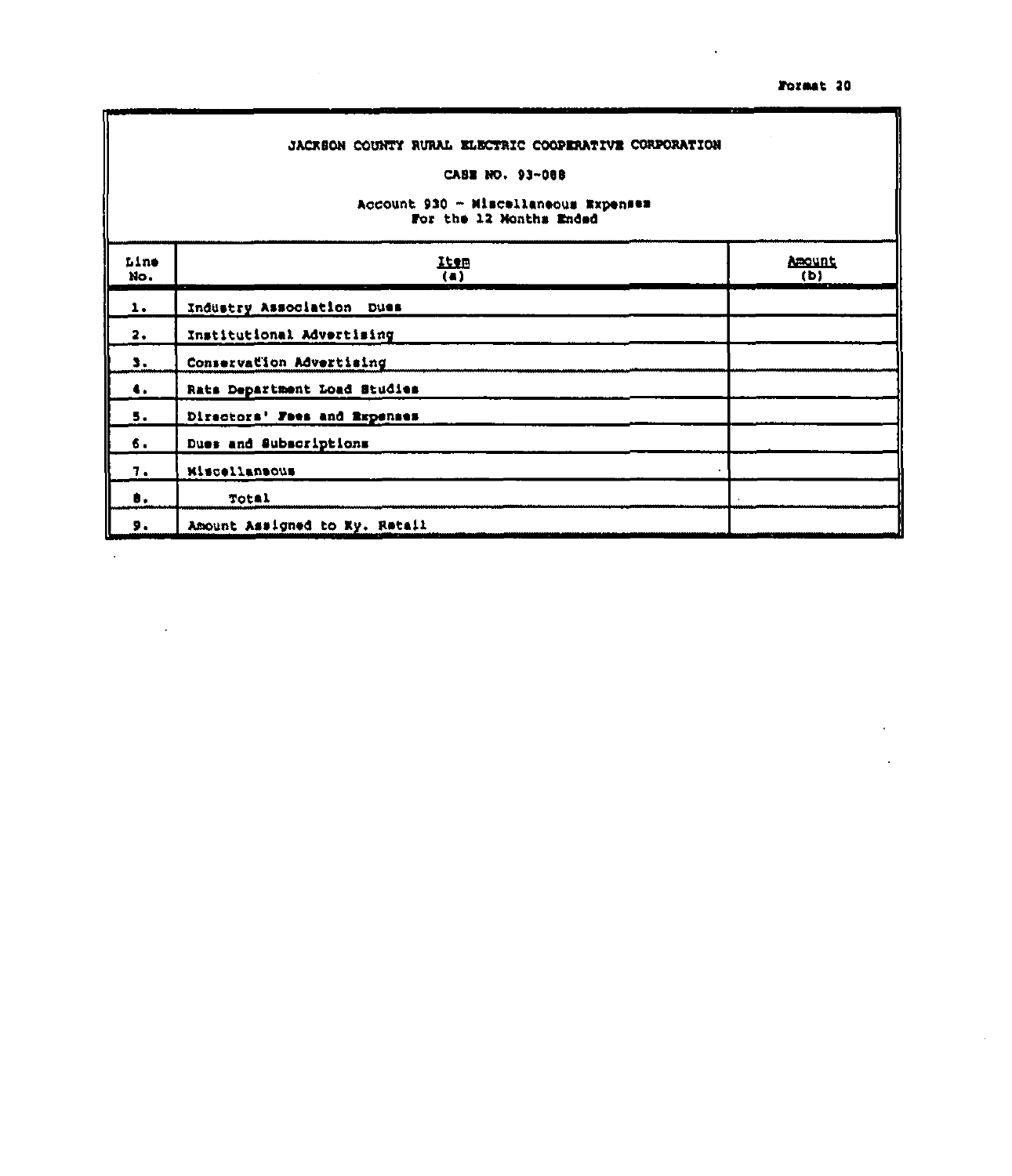# JACKSON COUNTY RURAL ELECTRIC COOPERATIVE CORPORATION

### CASE NO. 93-088

### Professional Service Expenses

For the 12 Months Ended

| Line<br>No. | Item            | <b>Rate Case</b> | Annual<br>Audit | Other | Total |
|-------------|-----------------|------------------|-----------------|-------|-------|
| 1.          | Legal           |                  |                 |       |       |
| 2.          | Engineering     |                  |                 |       |       |
| з.          | Accounting      |                  |                 |       |       |
| 4.          | Other           |                  |                 |       |       |
| ь.          | Total<br>$\sim$ |                  |                 |       |       |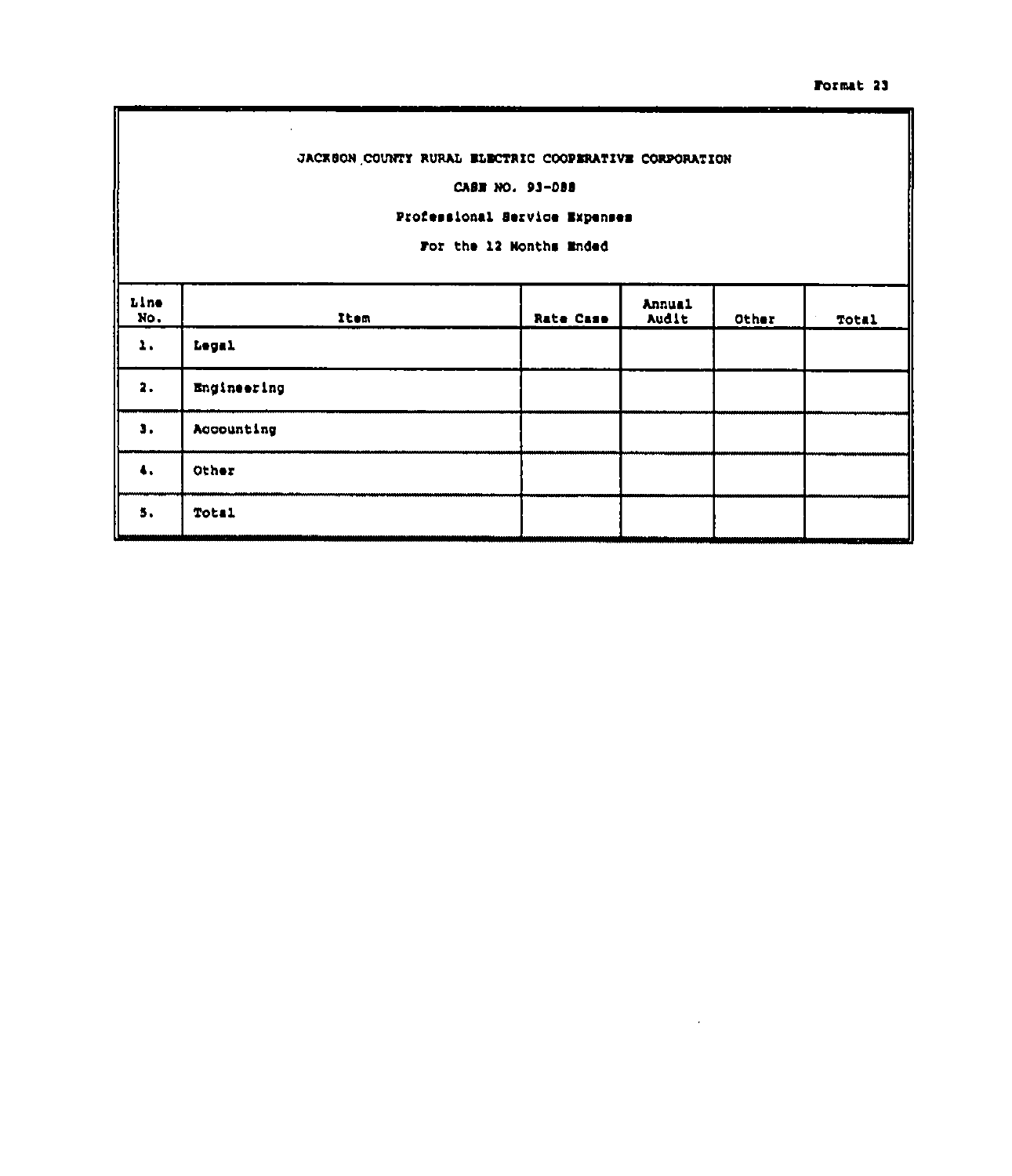$\bullet$ 

 $\cdot$ 

| JACKSON COUNTY RURAL ELECTRIC COOPERATIVE CORPORATION                                                                                                                                                                                                                                                |                                                                    |  |  |    |  |  |  |  |
|------------------------------------------------------------------------------------------------------------------------------------------------------------------------------------------------------------------------------------------------------------------------------------------------------|--------------------------------------------------------------------|--|--|----|--|--|--|--|
|                                                                                                                                                                                                                                                                                                      | CASE NO. 93-000                                                    |  |  |    |  |  |  |  |
|                                                                                                                                                                                                                                                                                                      | DATA FOR DEFRECIATION GUIDELINE CURVE<br><b>NEA BULLETIN 103-1</b> |  |  |    |  |  |  |  |
| Accumulated Provision<br>Distribution<br><b>Ratio of Current</b><br>for Depreciation<br>Distribution<br>Distribution Plant to<br>Plant in<br>Distribution Plant<br><u> Nexylce </u><br>.Plant.<br><b>Reserve Ratio</b><br>(3)=(2) = 2<br>Test Year Ended<br>Ten Tears Prior<br>(1)<br>$\overline{1}$ |                                                                    |  |  |    |  |  |  |  |
| 19                                                                                                                                                                                                                                                                                                   |                                                                    |  |  | 19 |  |  |  |  |
| 19                                                                                                                                                                                                                                                                                                   |                                                                    |  |  | 19 |  |  |  |  |
| 19                                                                                                                                                                                                                                                                                                   |                                                                    |  |  | 19 |  |  |  |  |
| 19                                                                                                                                                                                                                                                                                                   |                                                                    |  |  | 19 |  |  |  |  |
| 19                                                                                                                                                                                                                                                                                                   |                                                                    |  |  | 19 |  |  |  |  |
| 19                                                                                                                                                                                                                                                                                                   |                                                                    |  |  |    |  |  |  |  |
| 19                                                                                                                                                                                                                                                                                                   |                                                                    |  |  |    |  |  |  |  |
| 19                                                                                                                                                                                                                                                                                                   |                                                                    |  |  |    |  |  |  |  |
| 19                                                                                                                                                                                                                                                                                                   |                                                                    |  |  |    |  |  |  |  |
| 19                                                                                                                                                                                                                                                                                                   |                                                                    |  |  |    |  |  |  |  |
|                                                                                                                                                                                                                                                                                                      |                                                                    |  |  |    |  |  |  |  |